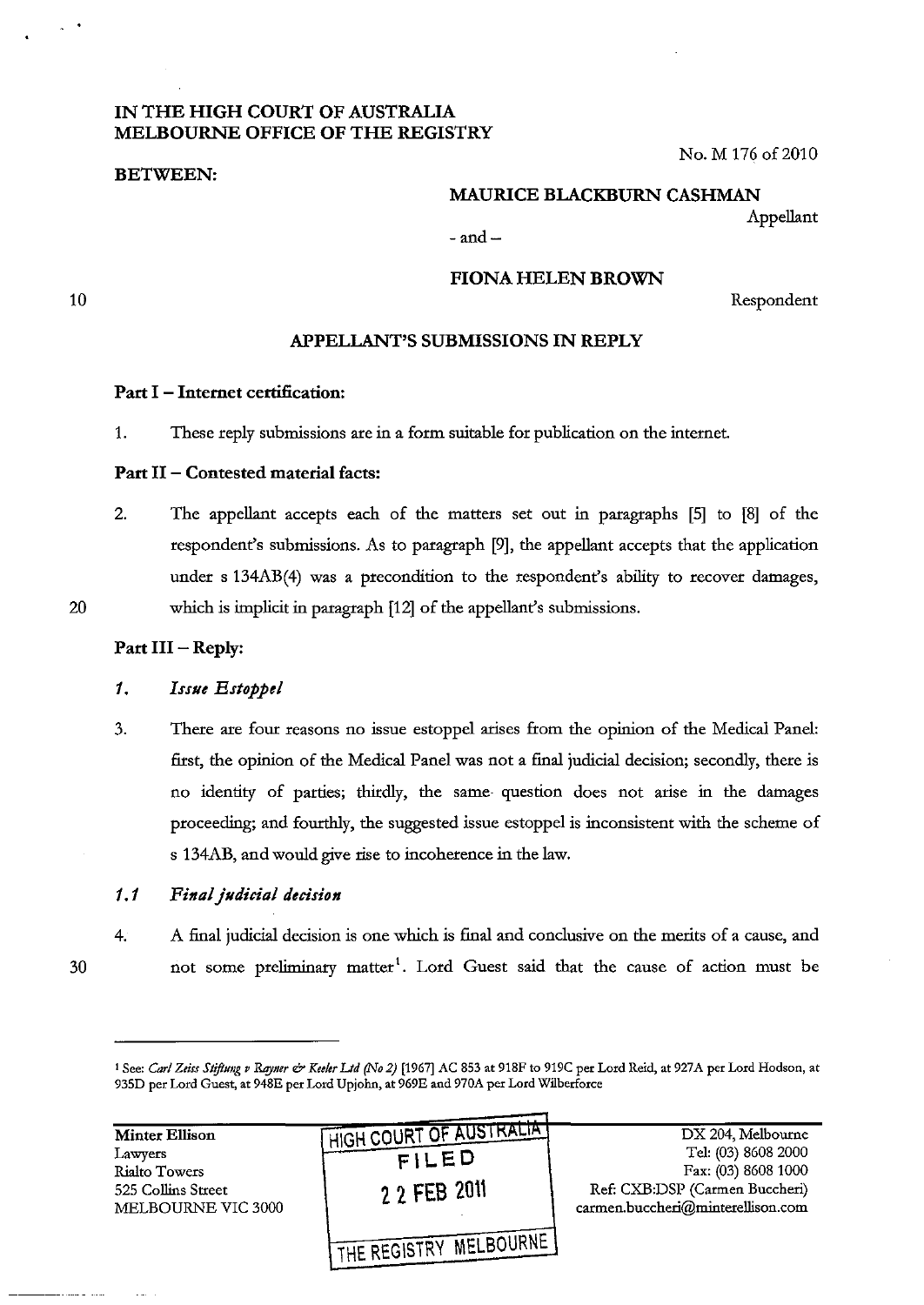extinguished by the decision which is said to create the estoppel'. To be a judicial decision, it is not necessary that the adjudicating tribunal be a "court" in a strict or conventional sense<sup>3</sup>. In *Administration of Papua and New Guinea v Daera Guba<sup>4</sup>, a case* concerning cause of action estoppel, and not issue estoppel<sup>5</sup>, Gibbs J, with whose reasons Menzies J and Stephen J agreed, stated that the doctrine of estoppel extends to the decision of any tribunal which has jurisdiction to decide finally a question arising between parties even if it is not called a court, and notwithstanding that its jurisdiction is detived from statute or from the submission of the parties, and that it has only temporary authority to decide a matter *ad hoc.* 

- 10 5. At paragraph [43] of the respondent's submissions it is submitted by reference to s 104B(12) that the finality of the Medical Panel's opinion does not appear controversial. However, the privative provision in s 104B(12) is not determinative of the question whether the Medical Panel opinion is a final judicial decision for the purposes of issue estoppel<sup>6</sup>.
	- 6. There were no parties to any proceeding before the Medical Panel. There was no curial hearing. There was no ability to cross examine. The Medical Panel was an expert panel to which questions were referred by the Authority for its opinion pursuant to s 104B(9). In answer to those questions the Medical Panel (inter alia) assessed the respondent's degree of impairment, and expressed an opinion as to the permanence of that assessed impairment. There were fixed statutory consequences of the Medical Panel's opinion as to the respondent's degree of impairment. Those consequences were-
		- (a) the calculation of the respondent's entitlement to lump sum compensation for non-economic loss under the formula in s 98C(3); and
		- (b) pursuant to s 134AB(15) the respondent was deemed to have a "serious injury" for the purposes of engaging sub-s 134AB(2).

20

*<sup>2</sup> CarlZeissSI!ftnng v Rqyner& Keeler Lld (.No* 2) [1967] AC 853 at 935D

<sup>3</sup>*Knligowski v Metrobns* (2004) 220 CLR 363 at 373, [22]

<sup>4 (1973) 130</sup> CLR 353 at 453

**<sup>5 (1973) 130</sup> CLR 353 at 452-3 per Gibbs J. Cause of action estoppel was considered in** *Tmwl Industries* **of** *AlIs/ralia Pry Lld (in /iq) v Effim Foods Pry Lld* **(1992) 36 FeR 406 at 409 and 418 per Gummow J. The distinction between cause of action estoppel and issue estoppel was addressed in**  *Arnold V National WestmiIJSter Ballk plc* **I1991] 2 AC 93 at 104** *et seq* **per Lord Keith. See generally, Spencer Bower & Handley,** *Re; judicata*  **(41h edition), Chapter 7.** 

<sup>6</sup> **In other jurisdictions the inability to appeal a decision has been suggested to be a factor giving rise to special circumstances**  telling against the imposition of an issue estoppel. See: *Arbuthnot v Chief Executive of the Department of Work and Income* [2008] 1 NZLR 13 (NZSC) at 41 to 43, [29] to [32], citing *Re State of Norway's Application (No 2)* [1990] 1 AC 723 at 743 per May LJ and 772 **per Woolf L] and** *Amold v National Westminster Bank plc* **[1991] 2 AC 93, where at p 110 the refusal to grant leave to appeal an anterior judicial decision on a question of construction of a rent review clause which was later considered to be wrongly decided was a factor giving rise to special circumstances which prevented an issue estoppel from operating.**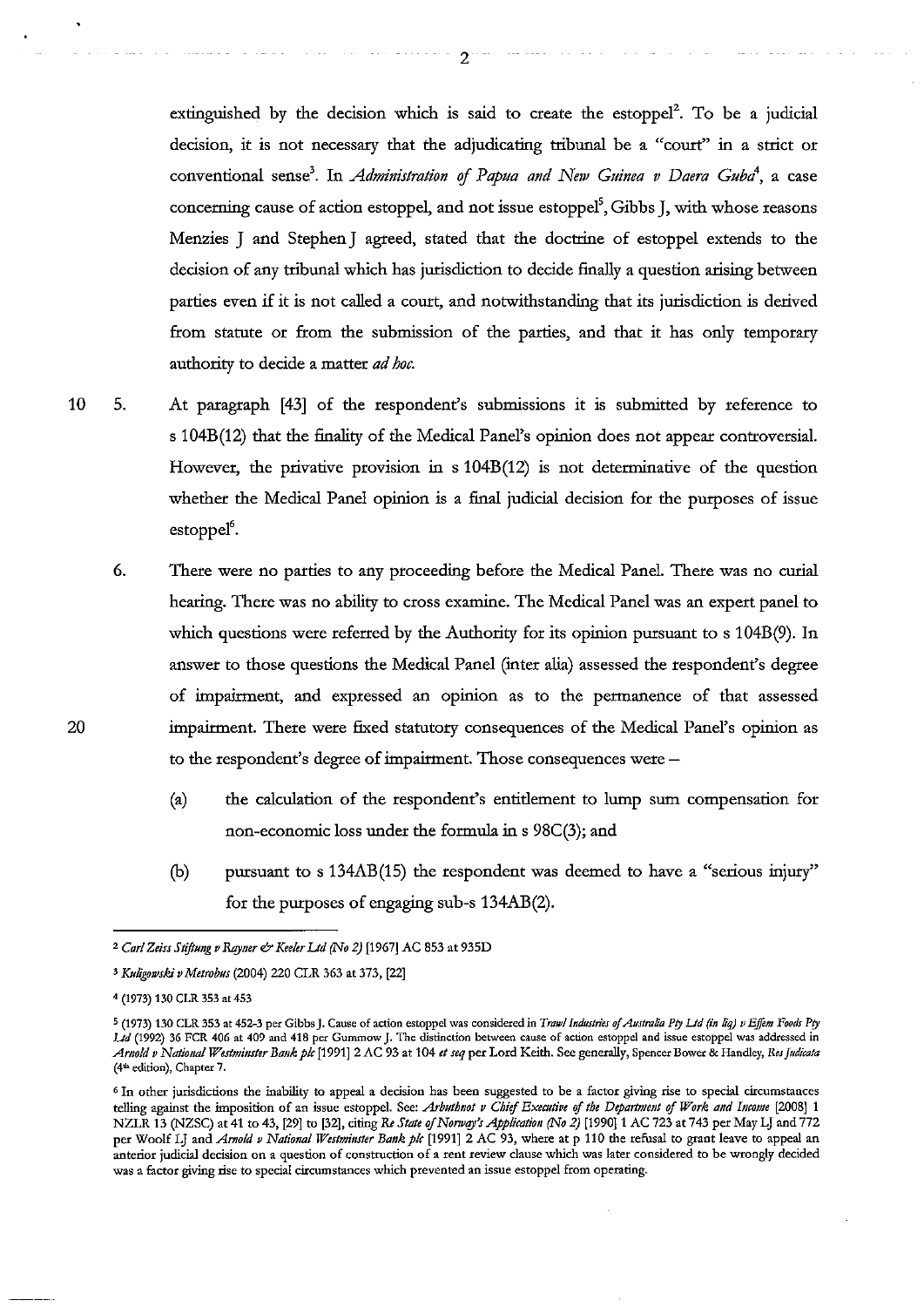7. In exercising the functions conferred by s 104B(9) the Medical Panel did not adjudicate any question between parties, and its opinion did not extinguish any cause of action. Its opinion should be regarded as administrative, and not judicial, in a like way to which in Pastras v The Commonwealth<sup>7</sup> the determination of the Commonwealth Employees Compensation Commissioner, based upon a certificate of a medical board, was regarded as administrative. The privative provisions in s 68(4) and s 104B(12) do not convert the Medical Panel's expert opinion function into a judicial function<sup>8</sup> which attracts the doctrine of issue estoppel.

## 1.2 No identity of issues

10 8. The requirement that there be identity of issues in order for an issue estoppel to arise is a strict requirement<sup>9</sup>. There is no identity of issues between the Medical Panel opinion and those which arise on the trial of the respondent's damages proceeding. Furthermore, there is no identity between the Medical Panel opinion, and the matters alleged in sub· paragraphs lA (A) to (D) of the respondent's amended reply **(AB-23).** The matters alleged by the respondent were not necessarily and directly<sup>10</sup> decided by the Medical Panel. Nothing in sub-paragraphs lA (A) to (D) of the respondent's amended reply **(AB-**23) reflects the issues which were properly the subject of the Medical Panel's opinion". At most, the issues alleged by the respondent were collateral issues which were outside the Panel's limited jurisdiction'2.

#### 20 **1.3**  *No identity of parties*

9. The Authority has at least two relevant functions under the Act: its statutory function to manage the accident compensation scheme and administer the  $Act^{13}$ , and its function as statutory insurer of employers' liabilities pursuant to the *Accident Compensation (UVorkCover Insurance) Act 1993* (Vic). The Authority is the appellant's insurer pursuant to a policy issued pursuant to the WorkCover Insurance Act.

--------\_.\_------\_.

<sup>7 (1966) 9</sup> FLR 152 at 155 per Lush J, cited in.

<sup>8</sup> Sherlock v Lloyd [2010] VSCA 122 at [21] per Maxwell P, Ashley JA and Byrne A-JA.

<sup>&</sup>lt;sup>9</sup> Ramsay v Pigram (1968) 118 CLR 271 at 276 per Barwick CJ, cited in *Kuligowski v Metrobus* (2004) 220 CLR 363 at 379, [40] and 381, [47].

<sup>&</sup>lt;sup>10</sup> Ramsay v Pigram (1968) 118 CLR 271 at 276 per Barwick CJ

**<sup>11</sup> See paragraph [51] of the appellant's submissions dated 1 February 2011.** 

*<sup>12</sup> Ex parte The Amalgamated Engineering Union (Allstralian SeaiO!I),· Re Jackson* **(1937) 38 SR (NSW) 13 at 19-20** per Jordan *CJ; Tavares v Tavares* (2003) 6 VR 577 at 581, [6] per Phlllips JA and at 582, [10] per Batt JA, both citing *Torrisi v Oliver* [1951] VLR 380 at 383- 4 per Coppel A-J.

**<sup>13</sup>See** *Accident Compensation Act,* **ss 19 and 20**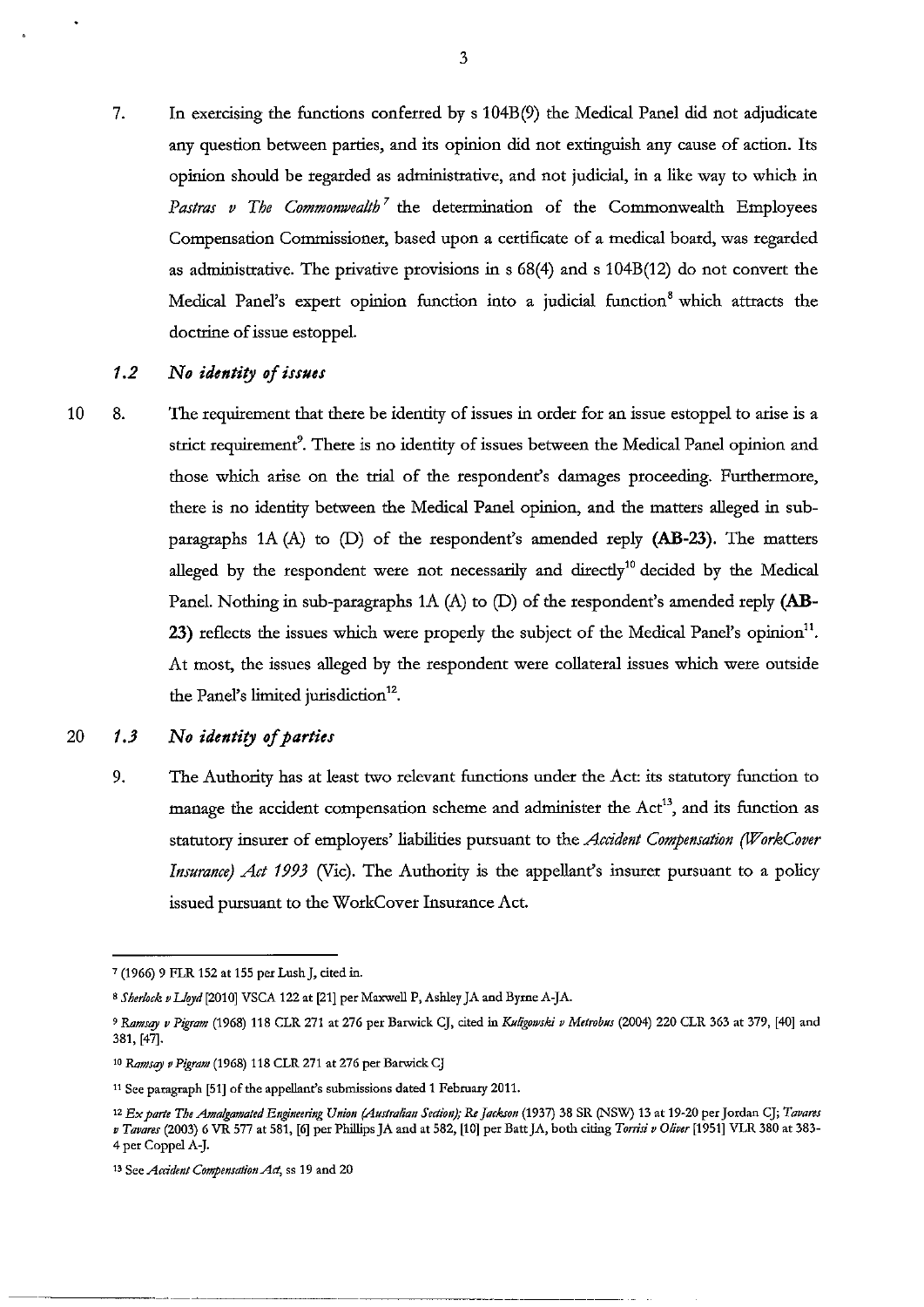10. The appellant was not a party to the referral of questions to the Medical Panel. The questions were referred to the Medical Panel by the Authority pursuant to s 104B(9) in exercise of its statutory administrative functions. In the common law proceeding the appellant is not a privy of the Authority<sup>14</sup>. The appellant is a party in its own right, joined as defendant to the common law proceeding because it is alleged to be a tortfeasor. The appellant does not make any claim under or in virtue of the Authority, or of any right of the Authority, and does not derive any interest through the Authority<sup>15</sup>.

#### **1.4**  *Coherence*

10

20

11. The common law must be applied consistently with relevant surrounding statutes in order to achieve coherence of legal principles<sup>16</sup>. The question whether any issue estoppel arises from the Medical Panel opinion must be answered in a way that preserves the coherence of the scheme of the  $Act<sup>17</sup>$ . An estoppel should not prevail against the scheme of the Act, which serves public purposes<sup>18</sup>. The scheme of the Act includes the following features  $-$ 

- (a) a worker has three principal gateways to the commencement of a damages proceeding, including an application to the Court under s 134AB(16)(b) for leave to bring a proceeding;
- (b) on the trial of a damages proceeding  $-$ 
	- (i) no finding of the court on the hearing of an application under paragraph (16)(b) gives rise to an issue estoppel [s 134AB(19A)]; and
	- (ii) the jury is not to be informed of the matters set out in s 134AB(23).
- 12. Section 134AB evinces an intention that questions as to the existence, cause and nature of a plaintiffs injuries, and their consequences, are to be determined by the court at trial, and not by reference to any findings made, or opinions formed, in the course of considering any of the statutory gateways to the bringing of a proceeding for damages. Correspondingly, s 104B(9) should not be construed as conferring on Medical Panels jurisdiction to make findings as to final issues which are binding on the court upon the

------\_.\_--------- --------\_. ---------------

<sup>&</sup>lt;sup>14</sup> Tavares v Tavares (2003) 6 VR 577 at 580-1, [5] per Phillips JA and 582, [11] per Batt JA. See generally the principles essayed in *Traw/Inditslnu ojAlIslralia Pry UtI (tn* **tiq)** *vEffem Foods PrY LJd* **(1992) 36 FeR 406 at 413 to 418 per Gummow J.** 

<sup>&</sup>lt;sup>15</sup> See *Ramsay v Pigram* (1968) 118 CLR 271 at 279 per Barwick CJ

<sup>&</sup>lt;sup>16</sup> Mardorf Peach & *Co Ltd v Attica Sea Carriers Corporation of Liberia* [1977] AC 850 at 871 per Lord Wilberforce, cited in *Agricultural and Rural Finance P!J Ltd v Gardiner* **(2008) 238 CLR 570 at [100] per Gummow, Hayne and KicfclJJ;** *GAL No.* 14 *Pty Ltd v Motor Accidents Insurance Board* **&** *Anor* **(2009) 239 CLR 606 at 407-8, [41]** 

<sup>&</sup>lt;sup>17</sup> Sullivan v Moody (2001) 207 CLR 562 at 579-580 [50] per Gleeson CJ, Gaudron, McHugh, Hayne and Callinan JJ

<sup>&</sup>lt;sup>18</sup> Kok Hoong v Leong Cheong Kweng Mines Ltd [1964] AC 993; Barilla v James (1964) 81 WN (Pt 1) (NSW) 457; Tudor Developments Pty *Led, Makeig* (2008) 72 NSWLR 624